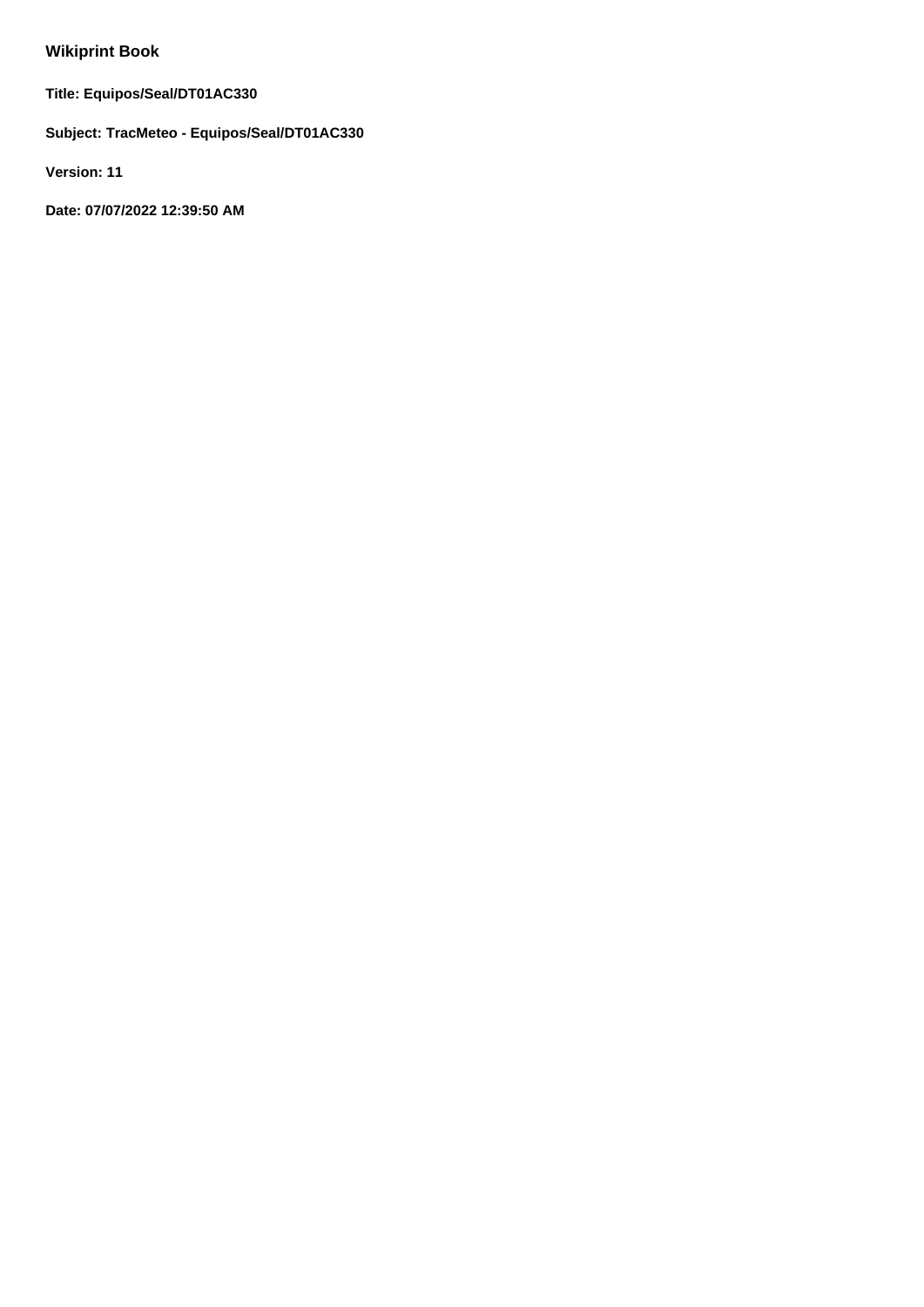# **Table of Contents**

HD DT01AC330 3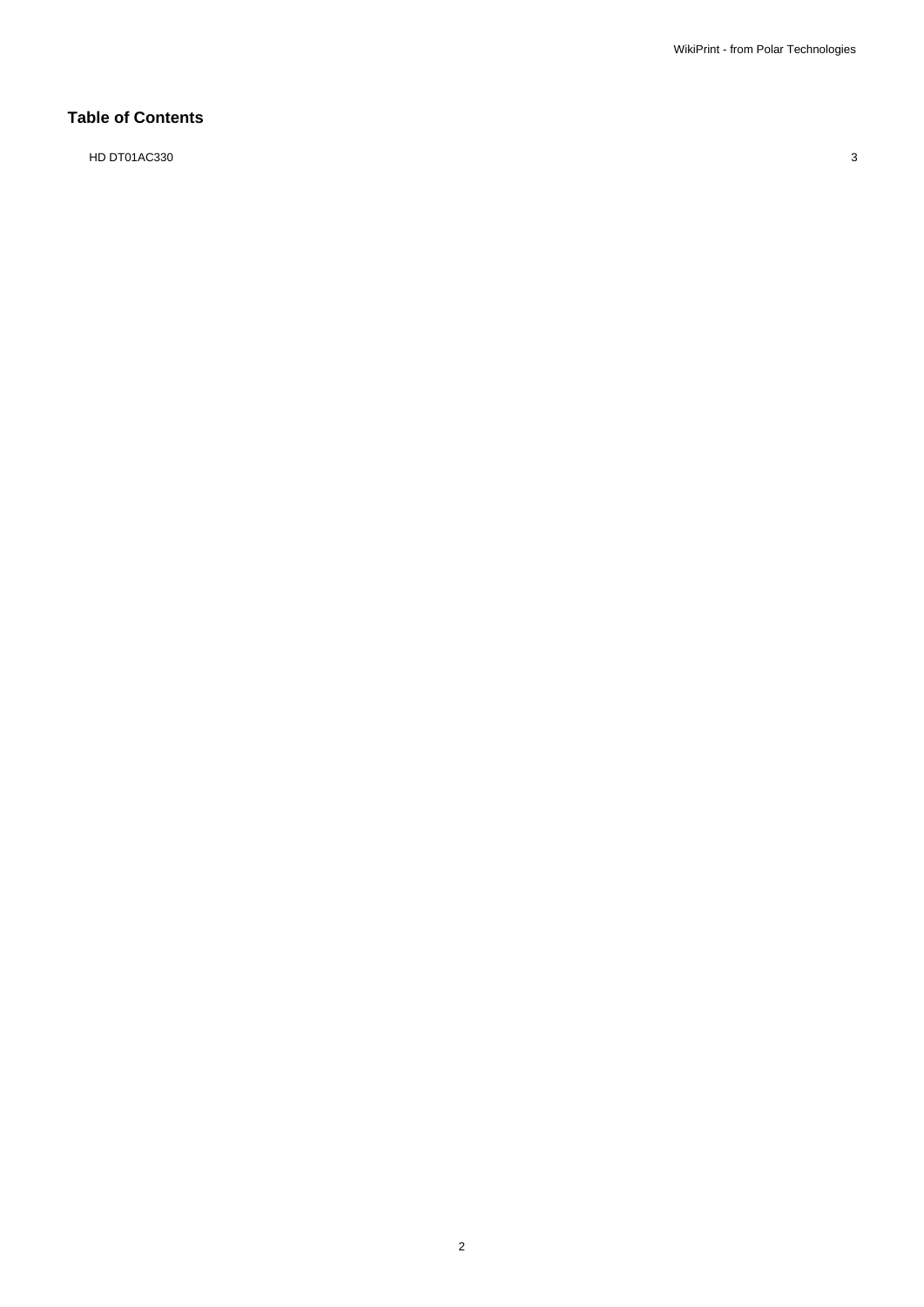Se han creado dos vdev raidz (zpool add depot raidz2 .....) ambos con ashift=12:

• **raidz2-15 raidz2-16**

## **HD DT01AC330**

El WWN de los discos esta formado por 4 bits para NAA +24 bits para el OUI + 36 bit para VSID

- WWN= World Wide Name
- NAA= Network Addres Authority (5)
- OUI= Organizationally Unique Identifier (000039 Toshiba)(E83A97 OCZ Technology Group) ( 00-0C-CA HGST a Western Digital Company)
- VSID= Vendor specific ID or serial ???

| 0.0 | 0.0 | 0.0 | 0.0 | 0.0 | 0.0 | 0.0 | 0.0 | $\Omega$    | 0           | $\Omega$    | $\Omega$    | $\Omega$    | 0 c2t5000039FF4CF9B6Ad0 |
|-----|-----|-----|-----|-----|-----|-----|-----|-------------|-------------|-------------|-------------|-------------|-------------------------|
| 0.0 | 0.0 | 0.0 | 0.0 | 0.0 | 0.0 | 0.0 | 0.0 | $\mathbf 0$ | 0           | 0           | 0           | 0           | 0 c2t5000039FF4CFA166d0 |
| 0.0 | 0.0 | 0.0 | 0.0 | 0.0 | 0.0 | 0.0 | 0.0 | $\mathbf 0$ | 0           | 0           | 0           | $\mathbf 0$ | 0c2t5000039FF4CFAFDFd0  |
| 0.0 | 0.0 | 0.0 | 0.0 | 0.0 | 0.0 | 0.0 | 0.0 | $\mathbf 0$ | $\mathbf 0$ | 0           | $\mathbf 0$ | 0           | 0 c2t5000039FF4CFB181d0 |
| 0.0 | 0.0 | 0.0 | 0.0 | 0.0 | 0.0 | 0.0 | 0.0 | $\Omega$    | 0           | $\Omega$    | $\Omega$    | $\mathbf 0$ | 0 c2t5000039FF4CFD4C0d0 |
| 0.0 | 0.0 | 0.0 | 0.0 | 0.0 | 0.0 | 0.0 | 0.0 | $\Omega$    | $\mathbf 0$ | 0           | 0           | 0           | 0 c2t5000039FF4CF7541d0 |
| 0.0 | 0.0 | 0.0 | 0.0 | 0.0 | 0.0 | 0.0 | 0.0 | 0           | $\mathbf 0$ | $\mathbf 0$ | 0           | $\mathbf 0$ | 0 c2t5000039FF4CF795Fd0 |
| 0.0 | 0.0 | 0.0 | 0.0 | 0.0 | 0.0 | 0.0 | 0.0 | $\Omega$    | 0           | 0           | $\Omega$    | 0           | 0 c2t5000039FF4CF864Cd0 |
|     |     |     |     |     |     |     |     |             |             |             |             |             |                         |
| 0.1 | 0.0 | 0.0 | 0.0 | 0.0 | 0.0 | 0.0 | 0.0 | $\mathbf 0$ | $\mathbf 0$ | $\mathbf 0$ | $\mathbf 0$ | $\mathbf 0$ | 0 c2t5000039FF4D00F3Bd0 |
| 0.1 | 0.0 | 0.0 | 0.0 | 0.0 | 0.0 | 0.0 | 0.0 | $\mathbf 0$ | $\mathsf 0$ | $\mathbf 0$ | 0           | 0           | 0 c2t5000039FF4CFFE68d0 |
| 0.1 | 0.0 | 0.0 | 0.0 | 0.0 | 0.0 | 0.0 | 0.0 | $\Omega$    | 0           | 0           | $\Omega$    | $\mathbf 0$ | 0 c2t5000039FF4D9BC42d0 |
| 0.1 | 0.0 | 0.0 | 0.0 | 0.0 | 0.0 | 0.0 | 0.0 | $\mathbf 0$ | 0           | 0           | 0           | $\mathbf 0$ | 0 c2t5000039FF4D9FC0Cd0 |
| 0.1 | 0.0 | 0.0 | 0.0 | 0.0 | 0.0 | 0.0 | 0.0 | $\mathbf 0$ | $\mathbf 0$ | $\mathbf 0$ | 0           | 0           | 0 c2t5000039FF4D9FC31d0 |
| 0.1 | 0.0 | 0.0 | 0.0 | 0.0 | 0.0 | 0.0 | 0.0 | $\Omega$    | 0           | $\mathbf 0$ | 0           | $\mathbf 0$ | 0 c2t5000039FF4D9FC32d0 |
| 0.1 | 0.0 | 0.0 | 0.0 | 0.0 | 0.0 | 0.0 | 0.0 | $\Omega$    | 0           | 0           | $\Omega$    | 0           | 0 c2t5000039FF4D9FC59d0 |
| 0.1 | 0.0 | 0.0 | 0.0 | 0.0 | 0.0 | 0.0 | 0.0 | 0           | 0           | $\mathbf 0$ | $\Omega$    | 0           | 0 c2t5000039FF4D9FC7Fd0 |
|     |     |     |     |     |     |     |     |             |             |             |             |             |                         |
| 0.5 | 0.0 | 0.2 | 0.0 | 0.0 | 0.0 | 0.0 | 0.0 | $\mathbf 0$ | 0           | 0           | 0           | 0           | 0 c2t5000039FF4D00FD6d0 |
| 0.5 | 0.0 | 0.2 | 0.0 | 0.0 | 0.0 | 0.0 | 0.0 | $\mathbf 0$ | $\mathbf 0$ | $\mathbf 0$ | 0           | $\mathbf 0$ | 0 c2t5000039FF4D010B1d0 |
| 0.5 | 0.0 | 0.2 | 0.0 | 0.0 | 0.0 | 0.0 | 0.0 | 0           | $\mathbf 0$ | 0           | 0           | 0           | 0 c2t5000039FF4D010B9d0 |
| 0.5 | 0.0 | 0.2 | 0.0 | 0.0 | 0.0 | 0.0 | 0.0 | $\Omega$    | $\mathbf 0$ | $\mathbf 0$ | $\Omega$    | $\mathbf 0$ | 0 c2t5000039FF4CF3A0Dd0 |
| 0.3 | 0.0 | 0.1 | 0.0 | 0.0 | 0.0 | 0.0 | 0.0 | $\Omega$    | 0           | 0           | $\Omega$    | $\mathbf 0$ | 0 c2t5000039FF4CF5C2Bd0 |
| 0.3 | 0.0 | 0.1 | 0.0 | 0.0 | 0.0 | 0.0 | 0.0 | 0           | 0           | 0           | 0           | $\mathbf 0$ | 0 c2t5000039FF4CF6082d0 |
| 0.3 | 0.0 | 0.1 | 0.0 | 0.0 | 0.0 | 0.0 | 0.0 | $\mathbf 0$ | 0           | 0           | 0           | $\mathbf 0$ | 0 c2t5000039FF4CF7145d0 |
| 0.3 | 0.0 | 0.1 | 0.0 | 0.0 | 0.0 | 0.0 | 0.0 | $\Omega$    | 0           | $\Omega$    | $\Omega$    | $\Omega$    | 0 c2t5000039FF4CF6BB7d0 |
|     |     |     |     |     |     |     |     |             |             |             |             |             |                         |

### Jbod2

```
Aug 8 12:43:50 seal genunix: [ID 936769 kern.info] sd183 is /scsi_vhci/disk@g5000039ff4cf9b6a
Aug 8 12:52:00 seal genunix: [ID 936769 kern.info] sd184 is /scsi_vhci/disk@g5000039ff4cfa166
Aug 8 12:55:40 seal genunix: [ID 936769 kern.info] sd185 is /scsi_vhci/disk@g5000039ff4cfaedf
Aug 8 12:58:24 seal genunix: [ID 936769 kern.info] sd186 is /scsi_vhci/disk@g5000039ff4cfb181
Aug 8 13:01:53 seal genunix: [ID 936769 kern.info] sd187 is /scsi vhci/disk@g5000039ff4cfd4c0
Aug 8 13:03:53 seal genunix: [ID 936769 kern.info] sd188 is /scsi_vhci/disk@g5000039ff4cf7541
Aug 8 13:05:58 seal genunix: [ID 936769 kern.info] sd189 is /scsi_vhci/disk@g5000039ff4cf795f
Aug 8 13:07:58 seal genunix: [ID 936769 kern.info] sd190 is /scsi_vhci/disk@g5000039ff4cf864c
```

```
135. c2t5000039FF4CF9B6Ad0 <ATA-TOSHIBA DT01ACA3-ABB0-2.73TB>
        /scsi_vhci/disk@g5000039ff4cf9b6a
```

```
136. c2t5000039FF4CF795Fd0 <ATA-TOSHIBA DT01ACA3-ABB0-2.73TB>
    /scsi_vhci/disk@g5000039ff4cf795f
```

```
137. c2t5000039FF4CF864Cd0 <ATA-TOSHIBA DT01ACA3-ABB0-2.73TB>
    /scsi_vhci/disk@g5000039ff4cf864c
```

```
138. c2t5000039FF4CF7541d0 <ATA-TOSHIBA DT01ACA3-ABB0-2.73TB>
     /scsi_vhci/disk@g5000039ff4cf7541
```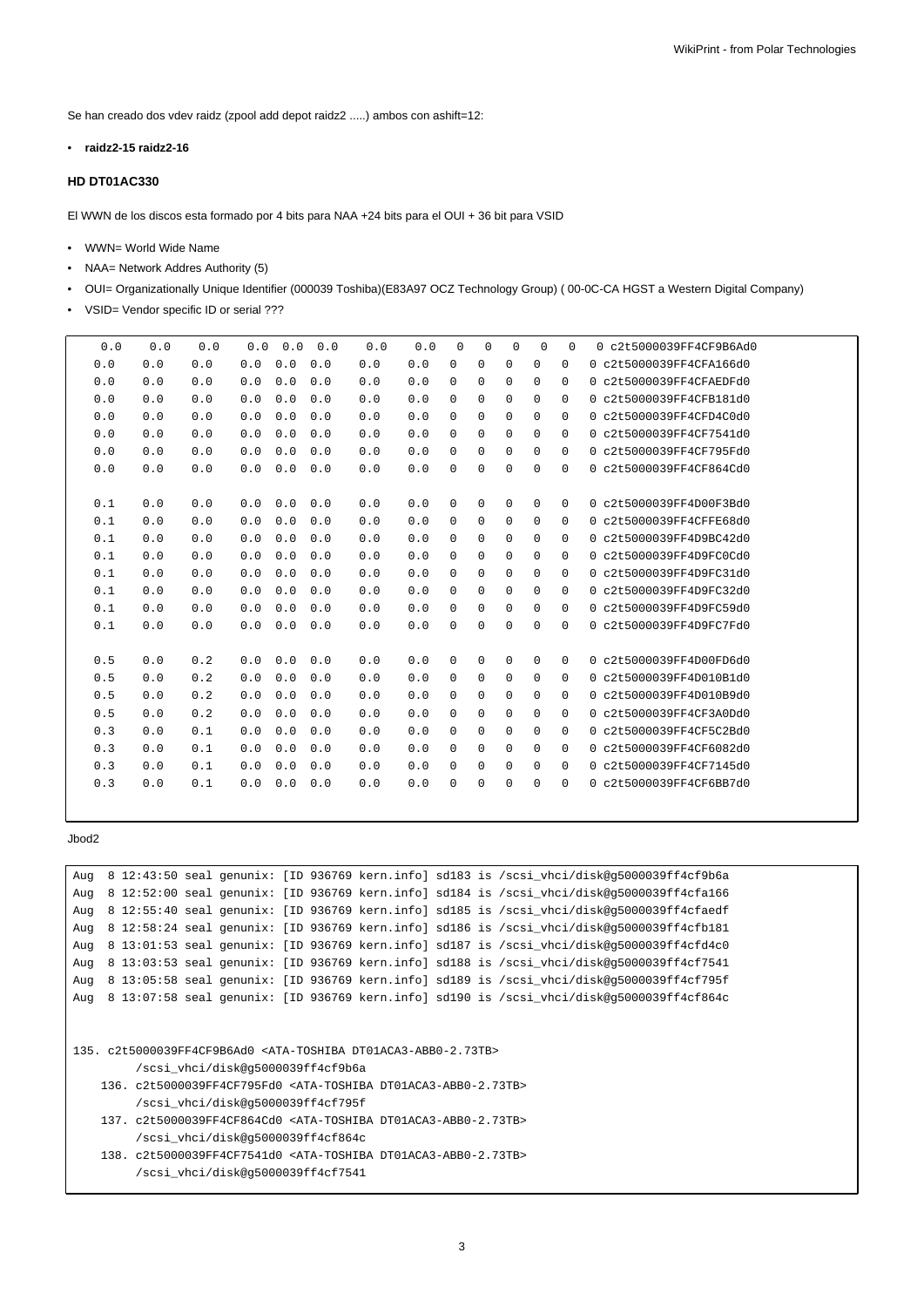```
139. c2t5000039FF4CFA166d0 <ATA-TOSHIBA DT01ACA3-ABB0-2.73TB>
     /scsi_vhci/disk@g5000039ff4cfa166
140. c2t5000039FF4CFAEDFd0 <ATA-TOSHIBA DT01ACA3-ABB0-2.73TB>
     /scsi_vhci/disk@g5000039ff4cfaedf
141. c2t5000039FF4CFB181d0 <ATA-TOSHIBA DT01ACA3-ABB0-2.73TB>
     /scsi_vhci/disk@g5000039ff4cfb181
142. c2t5000039FF4CFD4C0d0 <ATA-TOSHIBA DT01ACA3-ABB0-2.73TB>
```
Jbod3:

```
Aug 12 13:41:42 seal genunix: [ID 936769 kern.info] sd199 is /scsi_vhci/disk@g5000039ff4d00fd6
Aug 12 13:42:15 seal genunix: [ID 936769 kern.info] sd200 is /scsi_vhci/disk@g5000039ff4d010b1
Aug 12 13:42:44 seal genunix: [ID 936769 kern.info] sd201 is /scsi_vhci/disk@g5000039ff4d010b9
Aug 12 13:43:11 seal genunix: [ID 936769 kern.info] sd202 is /scsi_vhci/disk@g5000039ff4cf3a0d
Aug 12 13:43:35 seal genunix: [ID 936769 kern.info] sd203 is /scsi_vhci/disk@g5000039ff4cf5c2b
Aug 12 13:43:59 seal genunix: [ID 936769 kern.info] sd204 is /scsi_vhci/disk@g5000039ff4cf6082
Aug 12 13:44:40 seal genunix: [ID 936769 kern.info] sd205 is /scsi_vhci/disk@g5000039ff4cf7145
Aug 12 13:45:02 seal genunix: [ID 936769 kern.info] sd206 is /scsi_vhci/disk@g5000039ff4cf6bb7
    150. c2t5000039FF4D00FD6d0 <ATA-TOSHIBA DT01ACA3-ABB0-2.73TB>
         /scsi_vhci/disk@g5000039ff4d00fd6
    157. c2t5000039FF4D010B1d0 <ATA-TOSHIBA DT01ACA3-ABB0-2.73TB>
         /scsi_vhci/disk@g5000039ff4d010b1
    158. c2t5000039FF4D010B9d0 <ATA-TOSHIBA DT01ACA3-ABB0-2.73TB>
         /scsi_vhci/disk@g5000039ff4d010b9
    135. c2t5000039FF4CF3A0Dd0 <ATA-TOSHIBA DT01ACA3-ABB0-2.73TB>
         /scsi_vhci/disk@g5000039ff4cf3a0d
    136. c2t5000039FF4CF5C2Bd0 <ATA-TOSHIBA DT01ACA3-ABB0-2.73TB>
         /scsi_vhci/disk@g5000039ff4cf5c2b
    141. c2t5000039FF4CF6082d0 <ATA-TOSHIBA DT01ACA3-ABB0-2.73TB>
         /scsi_vhci/disk@g5000039ff4cf6082
    142. c2t5000039FF4CF7145d0 <ATA-TOSHIBA DT01ACA3-ABB0-2.73TB>
         /scsi_vhci/disk@g5000039ff4cf7145
    137. c2t5000039FF4CF6BB7d0 <ATA-TOSHIBA DT01ACA3-ABB0-2.73TB>
         /scsi_vhci/disk@g5000039ff4cf6bb7
```
#### jbod4:

```
Aug 12 12:20:43 seal genunix: [ID 936769 kern.info] sd191 is /scsi_vhci/disk@g5000039ff4d00f3b
Aug 12 12:26:31 seal genunix: [ID 936769 kern.info] sd192 is /scsi_vhci/disk@g5000039ff4cffe68
Aug 12 12:29:39 seal genunix: [ID 936769 kern.info] sd193 is /scsi_vhci/disk@g5000039ff4d9bc42
Aug 12 12:32:29 seal genunix: [ID 936769 kern.info] sd194 is /scsi_vhci/disk@g5000039ff4d9fc0c
Aug 12 12:38:08 seal genunix: [ID 936769 kern.info] sd195 is /scsi_vhci/disk@g5000039ff4d9fc31
Aug 12 12:40:09 seal genunix: [ID 936769 kern.info] sd196 is /scsi_vhci/disk@g5000039ff4d9fc32
Aug 12 12:41:53 seal genunix: [ID 936769 kern.info] sd197 is /scsi_vhci/disk@g5000039ff4d9fc59
Aug 12 12:45:17 seal genunix: [ID 936769 kern.info] sd198 is /scsi_vhci/disk@g5000039ff4d9fc7f
143. c2t5000039FF4CFFE68d0 <ATA-TOSHIBA DT01ACA3-ABB0-2.73TB>
        /scsi_vhci/disk@g5000039ff4cffe68
    144. c2t5000039FF4D00F3Bd0 <ATA-TOSHIBA DT01ACA3-ABB0-2.73TB>
        /scsi_vhci/disk@g5000039ff4d00f3b
    145. c2t5000039FF4D9BC42d0 <ATA-TOSHIBA DT01ACA3-ABB0-2.73TB>
        /scsi_vhci/disk@g5000039ff4d9bc42
    146. c2t5000039FF4D9FC0Cd0 <ATA-TOSHIBA DT01ACA3-ABB0-2.73TB>
         /scsi_vhci/disk@g5000039ff4d9fc0c
```